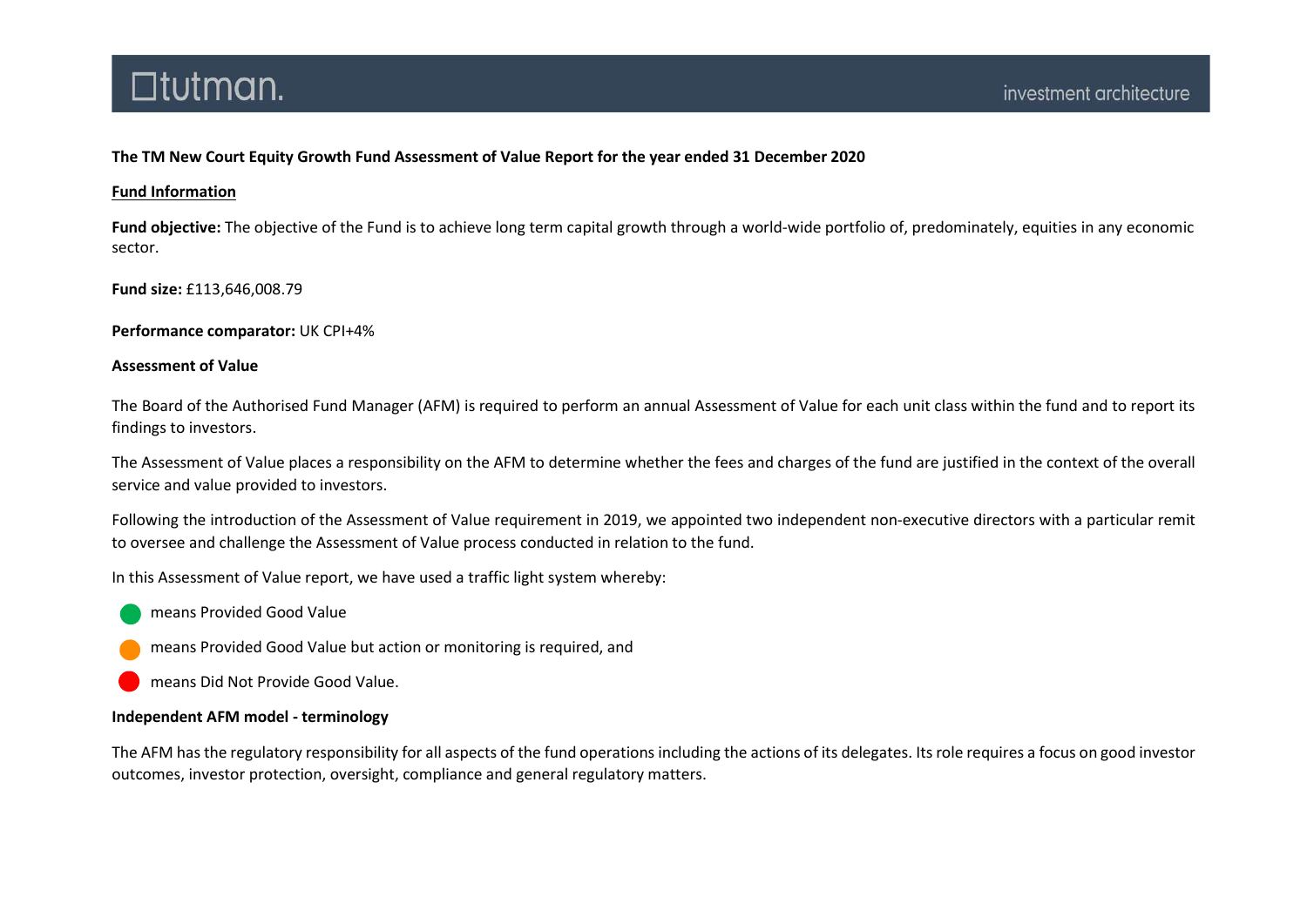The Investment Manager is appointed by the AFM and has the full discretion to manage the assets of the portfolio in accordance with the fund's objective and investment policy. The Investment Manager is the entity which delivers out- or under-performance on behalf of investors. It is the entity which in turn receives the greatest share of the Annual Management Charge.

The Investment Manager and the AFM can be part of the same organisation or separate. When they are separate the fund can be described as having an Independent AFM which is the case with the The TM New Court Equity Growth Fund.

### Background to our firm – Independent AFM

Thesis Unit Trust Management Limited is a specialist provider of independent AFM services. Our approach to delivering good outcomes for investors in our funds, from the initial design phase and throughout the fund life cycle, is based upon having the right blend of experience, culture and governance.

We choose to work with a variety of service providers (fund accountants, depositaries, transfer agents and auditors) and provide independent, bespoke and flexible solutions. By outsourcing day-to-day activity to specialist providers our teams can focus on investor outcomes, risk management, oversight, product governance and regulatory change.

We delegate fund servicing to a panel of reputable institutions. Consequently, we have an informed view of this part of the supply chain. We benchmark those fund servicers against a range of criteria including service and cost. We build close relationships with our delegates at all levels within our respective organisations allowing for effective escalation when appropriate and always with the best interests of investors in mind. We are also able to change a service provider with relative ease as and when required to improve quality of service, reduce cost or for other strategic or operational reasons.

We delegate investment management to a wide range of firms who utilise different strategies and investment techniques. As such we have a broad and informed view of the investment management marketplace and independently benchmark across a range of criteria including service, performance and costs. Coming from a fund management background we have qualified investment managers and research analysts within our AFM business who have the experience to monitor fund performance and challenge third party investment managers on behalf of investors in the funds.

### Independent AFM - service and costs

In assessing the quality and cost of our independent AFM service we have concluded that we have delivered a service that meets the requirements of investors in the funds, and the fund sponsor, and which has delivered value.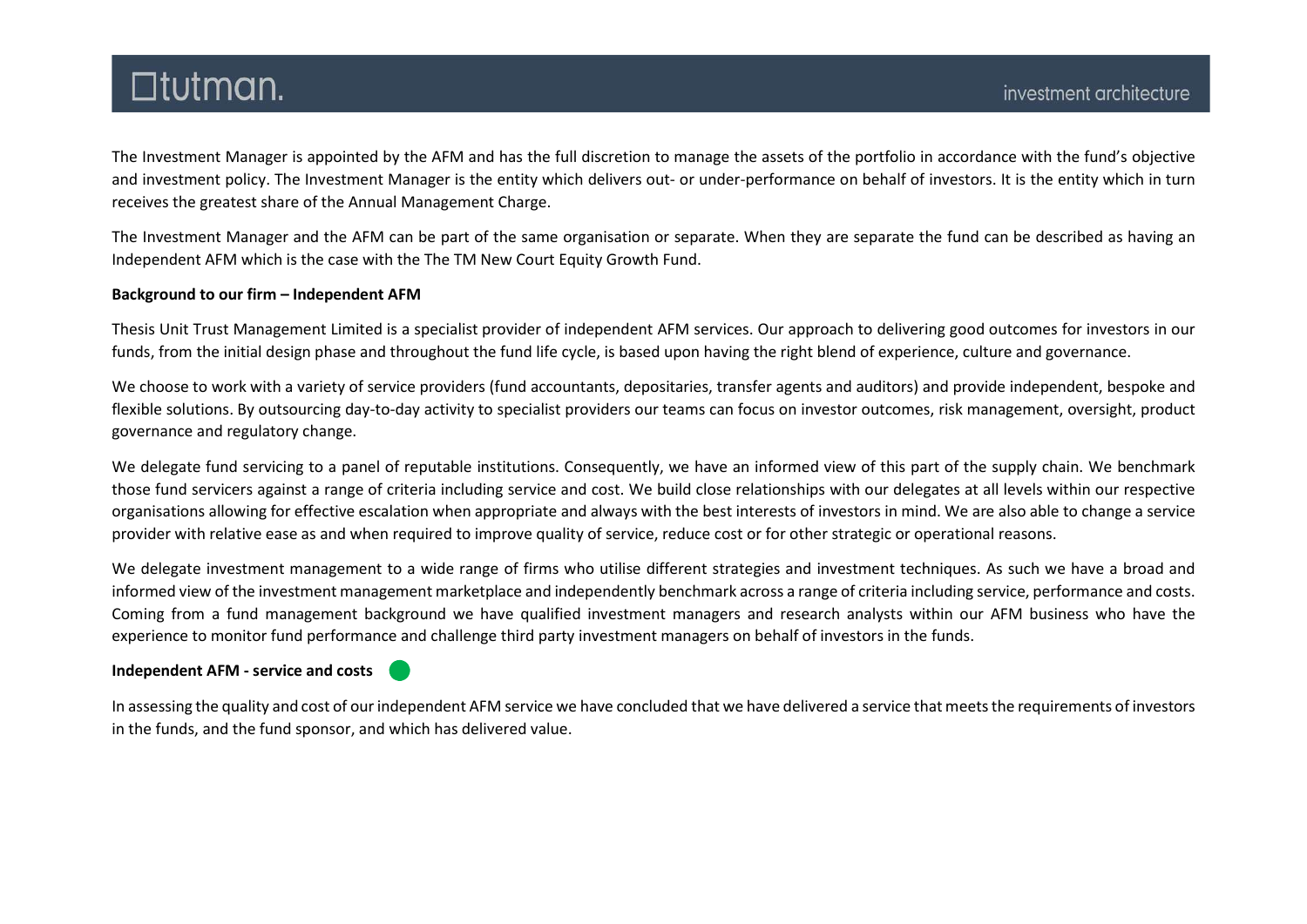Examples of the criteria that we considered included the operation and compliance of the fund (including the number of errors and investor complaints), the results from the depositary's inspection and audit of our AFM arrangements, and other factors such as the implementation of regulatory change at no cost to investors.

We judge whether our AFM fee is competitive and can be justified based on feedback from independent consultants, our clients who select us and when existing funds move to us from our competitors. Our fees are tiered thereby providing economies of scale for investors as the fund value increases.

#### Service provider service and costs

Having separately assessed the quality and cost of the outsourced fund service providers we have concluded that services have met the requirements expected and delivered value to investors.

Examples of the criteria that we considered included Key Performance Indicators in the key areas including pricing, delivery of statements, delivery of report and accounts, and investor complaints.

We have assessed that the service providers' fees are competitive and provide value to investors by benchmarking against the other service providers on our panel. The majority of fees are tiered thereby providing a mechanism for economies of scale as the fund value increases.

#### Investment Manager Service and Costs

It is our judgement that the experience of investors in the fund and an assessment of whether the fund has delivered value is most directly impacted by the services, performance and costs that are attributable to the Investment Manager. Further details of our value assessment, with a particular focus on the Investment Manager, are shown below:

### Quality of service

The range and quality of service delivered by the Investment Manager including the experience of the team, track record, quality of relationship with our AFM team, and the results from our governance and oversight arrangements

We monitor the Investment Manager on a daily basis, and maintain frequent contact with them on a range of aspects of their work including adherence with the investment mandate and policy, liquidity management, and fair value pricing as well as regulatory compliance. We have more formal contact quarterly and further periodic reviews on a thematic basis.

We are satisfied that the Investment Manager continues to meet our requirements and provides a good quality of service.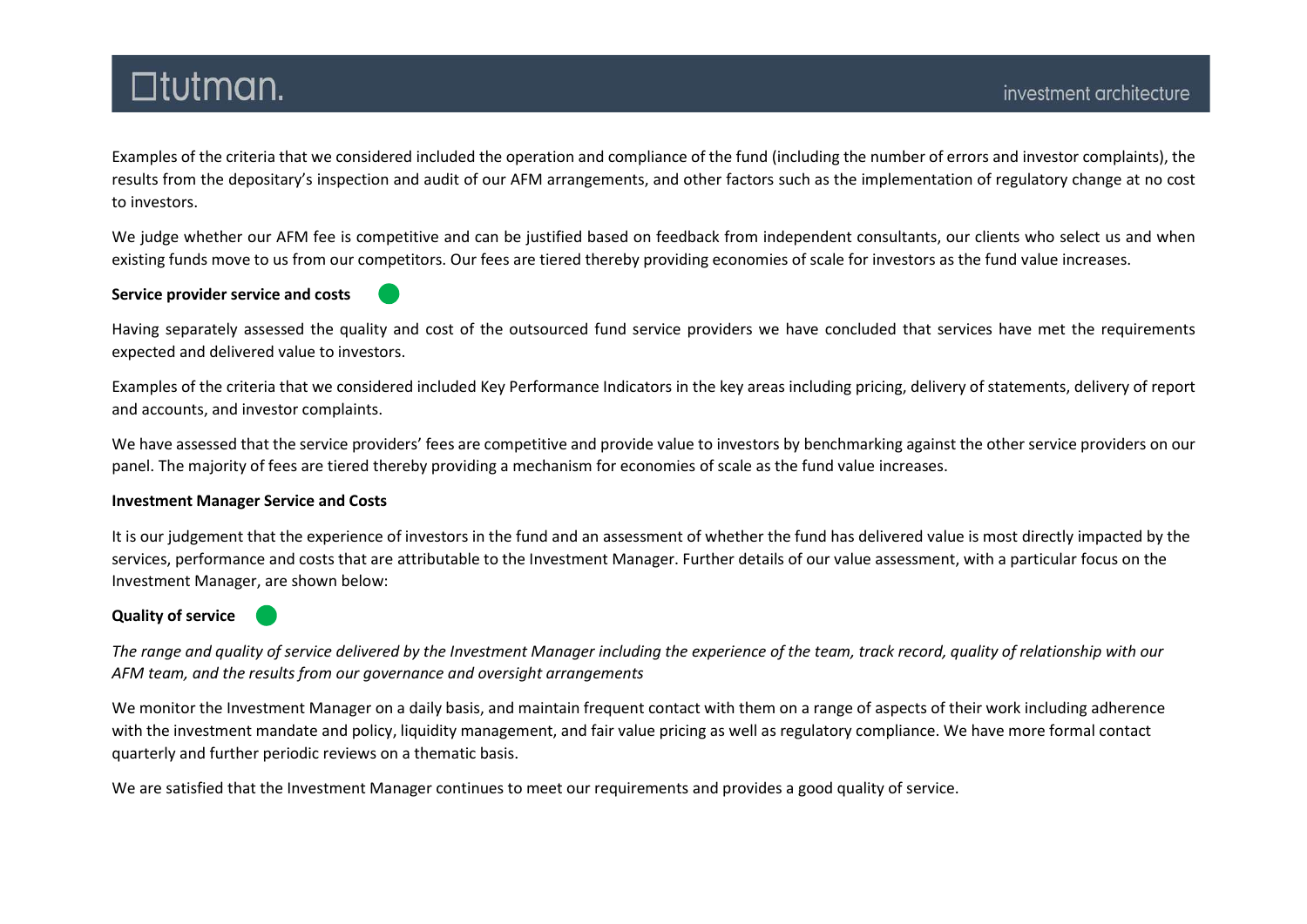### Performance

Whether the fund has provided good performance, net of fees, in relation to its investment objective. We have considered performance against the fund's benchmark and/or appropriate peer group, compliance with investment policy, volatility and liquidity, and any evidence of closet tracking

The fund has outperformed against its comparator over 1, 3 and 5 years. Some share classes that were more recently launched have also outperformed the comparator in the periods since launch. Whilst volatility levels triggered a review, our Investment Committee was satisfied with the explanation from the Investment Manager and this will continue to be monitored. The fund is being actively managed in accordance with the investment objective and policy and positive returns have been delivered.

| <b>Class/ Comparator</b>         | 1 year performance % | 3 year performance % | 5 year performance % | <b>Value</b> |
|----------------------------------|----------------------|----------------------|----------------------|--------------|
| TM New Court Equity Growth A Acc | 10.43                | 24.62                | N/A                  |              |
| TM New Court Equity Growth B Acc | 10.54                | N/A                  | N/A                  |              |
| TM New Court Equity Growth B Inc | 10.51                | N/A                  | N/A                  |              |
| TM New Court Equity Growth C Acc | 10.48                | N/A                  | N/A                  |              |
| TM New Court Equity Growth D Acc | N/A                  | N/A                  | N/A                  |              |
| TM New Court Equity Growth E Acc | 10.47                | N/A                  | N/A                  |              |
| TM New Court Equity Growth F Acc | 10.95                | 30.83                | N/A                  |              |
| TM New Court Equity Growth F Inc | 10.97                | 30.01                | N/A                  |              |
| TM New Court Equity Growth A2011 | 10.43                | 24.52                | 50.82                |              |
| <b>UK CPI+4%</b>                 | 4.65                 | 16.92                | 32.03                |              |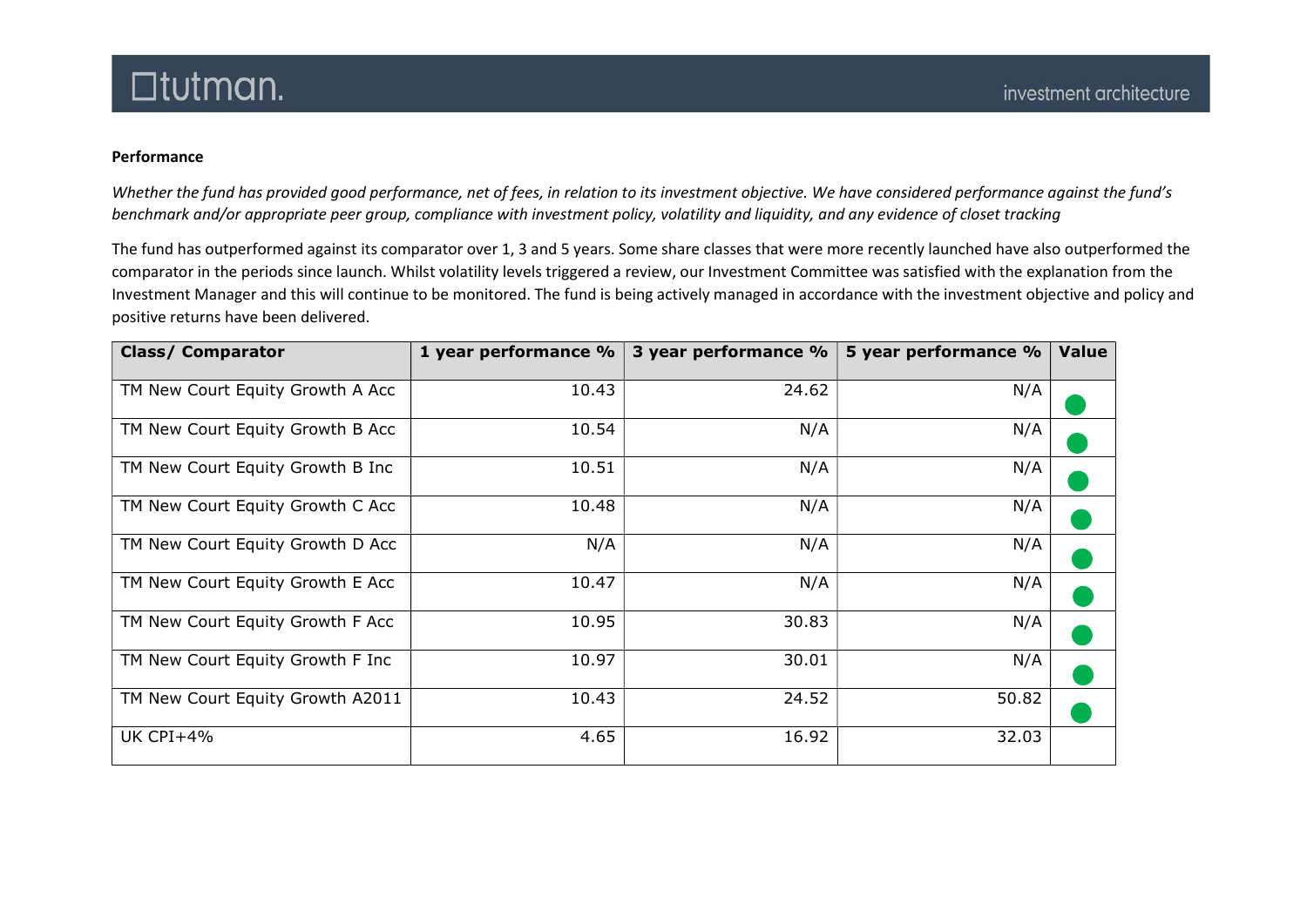#### Costs

Whether the charges are reasonable compared with the costs of providing the service (considering factors such as the size of the Investment Manager, its balance sheet strength and profit margins).

At a fund size of £113,646,008.79 we are satisfied that the costs charged to the fund are reasonable given its size and a holistic assessment of the benefits that accrue to its investors.

Economies of Scale



Is the fund or the Investment Manager of a size or scale where economies of scale should be passed on to investors

In view of the fund's size, we do not believe that there are economies of scale available yet to be passed back to the fund. However, we will discuss the feasibility of a tiered fee schedule with the investment manager in order that economies of scale are passed on should the fund grow sufficiently.

#### Comparable market rates

Whether the charges are comparable with similar funds in this sector of the market

As an independent AFM we operate multiple funds. We appoint different service providers and a wide range of Investment Managers and can readily benchmark fees.

The OCF of this fund is made up of directly incurred costs as well as the costs of the funds it has invested in in line with the prospectus. We are satisfied that the costs directly incurred and which the AFM has influence over represented good value.

| <b>Class/ Average Peer group</b> | OCF <sub>%</sub> | <b>Value</b> |
|----------------------------------|------------------|--------------|
| TM New Court Equity Growth       | 1.38             |              |
| A Acc                            |                  |              |
| TM New Court Equity Growth       | 1.28             |              |
| B Acc                            |                  |              |
| TM New Court Equity Growth       | 1.28             |              |
| B Inc                            |                  |              |
| TM New Court Equity Growth       | 1.18             |              |
| C Acc                            |                  |              |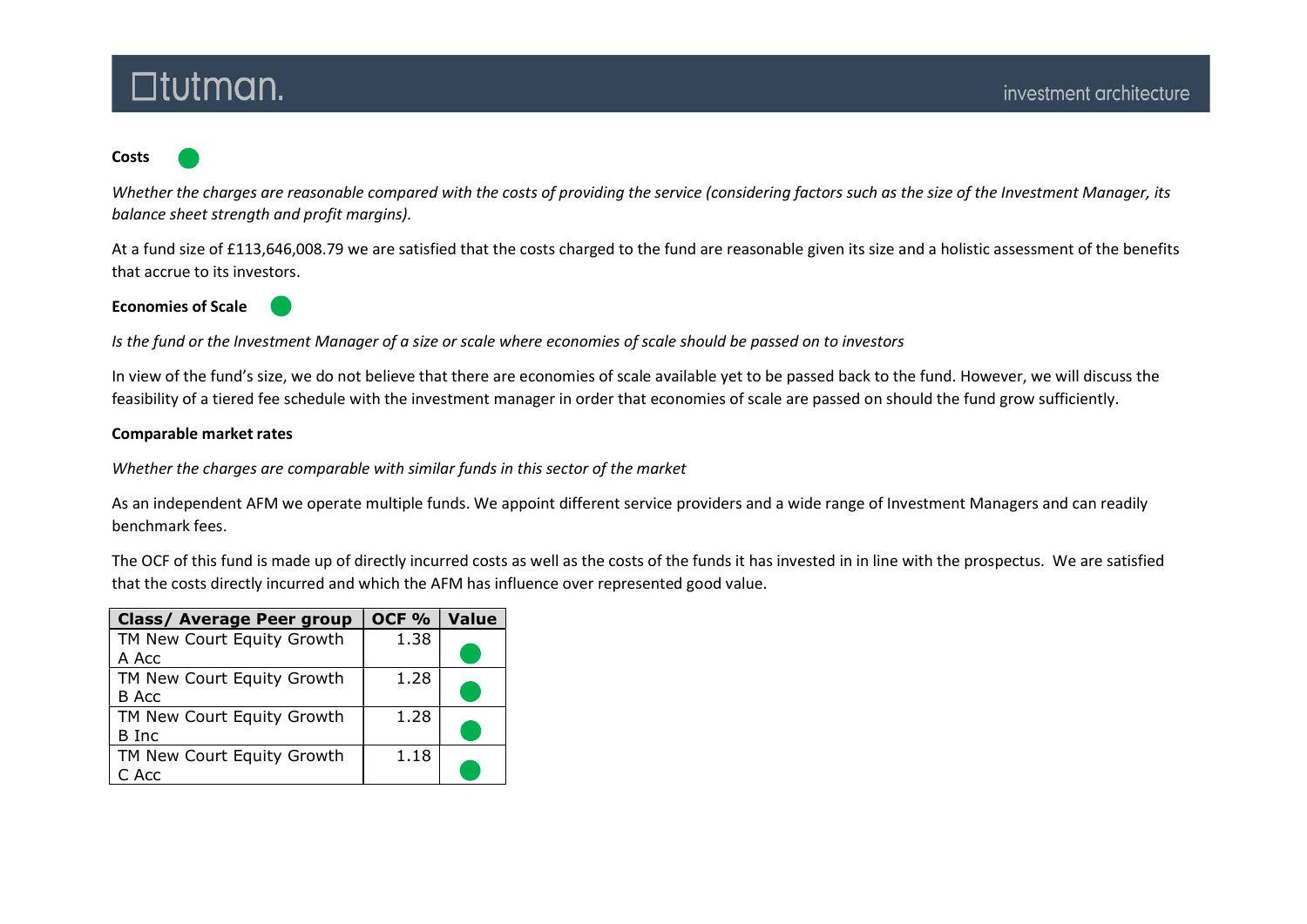| TM New Court Equity Growth<br>D Acc | 1.08 |  |
|-------------------------------------|------|--|
| TM New Court Equity Growth<br>E Acc | 0.98 |  |
| TM New Court Equity Growth<br>F Acc | 0.88 |  |
| TM New Court Equity Growth<br>F Inc | 0.88 |  |
| TM New Court Equity Growth<br>A2011 | 1.38 |  |
| IA Flexible Investment              | 1.26 |  |

### Comparable services

How the charges compare to other comparable funds that the Investment Manager manages

Whilst we do not have visibility of the rates that the Investment Managers charge for providing comparable services outside of our fund range, we have assessed the charges relative to other similar funds that we operate.

The OCF of this fund is made up of directly incurred costs as well as the costs of the funds it has invested in in line with the prospectus. We are satisfied that the costs directly incurred and which the AFM has influence over represented good value.

| Class/ Average Managed by the AFM | OCF <sub>%</sub> | <b>Value</b> |
|-----------------------------------|------------------|--------------|
| TM New Court Equity Growth A Acc  | 1.38             |              |
| TM New Court Equity Growth B Acc  | 1.28             |              |
| TM New Court Equity Growth B Inc  | 1.28             |              |
| TM New Court Equity Growth C Acc  | 1.18             |              |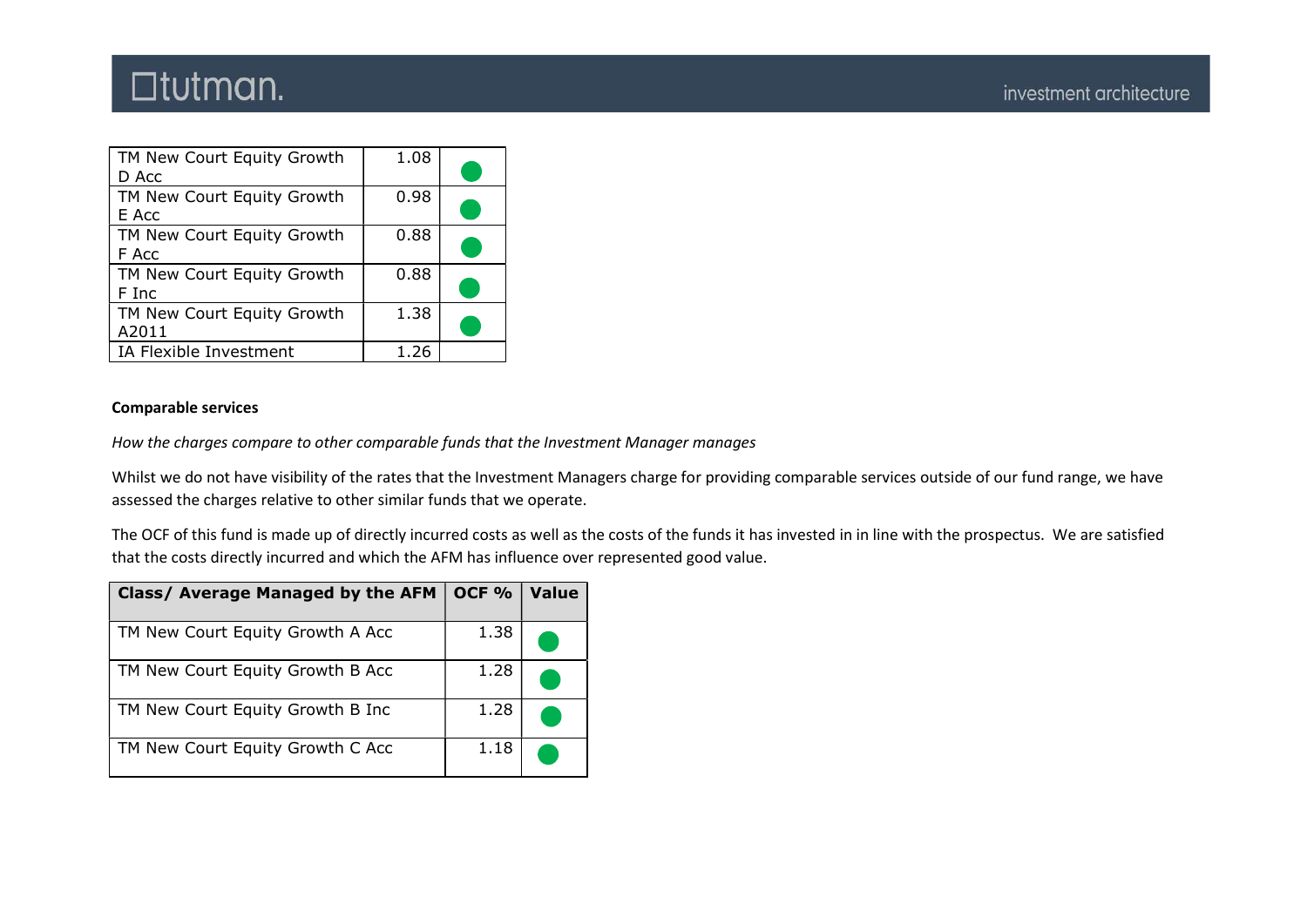| TM New Court Equity Growth D Acc | 1.08 |  |
|----------------------------------|------|--|
| TM New Court Equity Growth E Acc | 0.98 |  |
| TM New Court Equity Growth F Acc | 0.88 |  |
| TM New Court Equity Growth F Inc | 0.88 |  |
| TM New Court Equity Growth A2011 | 1.38 |  |
| Average Managed by the AFM       | 1.08 |  |

### Classes of units



Whether investors are invested in a unit class with higher charges than another class which is available. We have also considered different fees which apply to retail and institutional investors where institutional investors are subject to a significantly higher minimum investment

The OCF of the retail class is 0.50% higher than the institutional class with the lowest OCF. This differential is considered reasonable and justifiable given the operational workload, risks and associated costs of supporting retail investors.

### Overall Assessment of Value

Following our assessment, the board of Thesis Unit Trust Management Limited has concluded its assessment of value for each share class as follows:

|                        | Provided good value |
|------------------------|---------------------|
| <b>CONTRACTOR</b>      | Provided good value |
| <b>Service Service</b> | Provided good value |
| e e                    | Provided good value |
| <b>Service Service</b> | Provided good value |
|                        |                     |